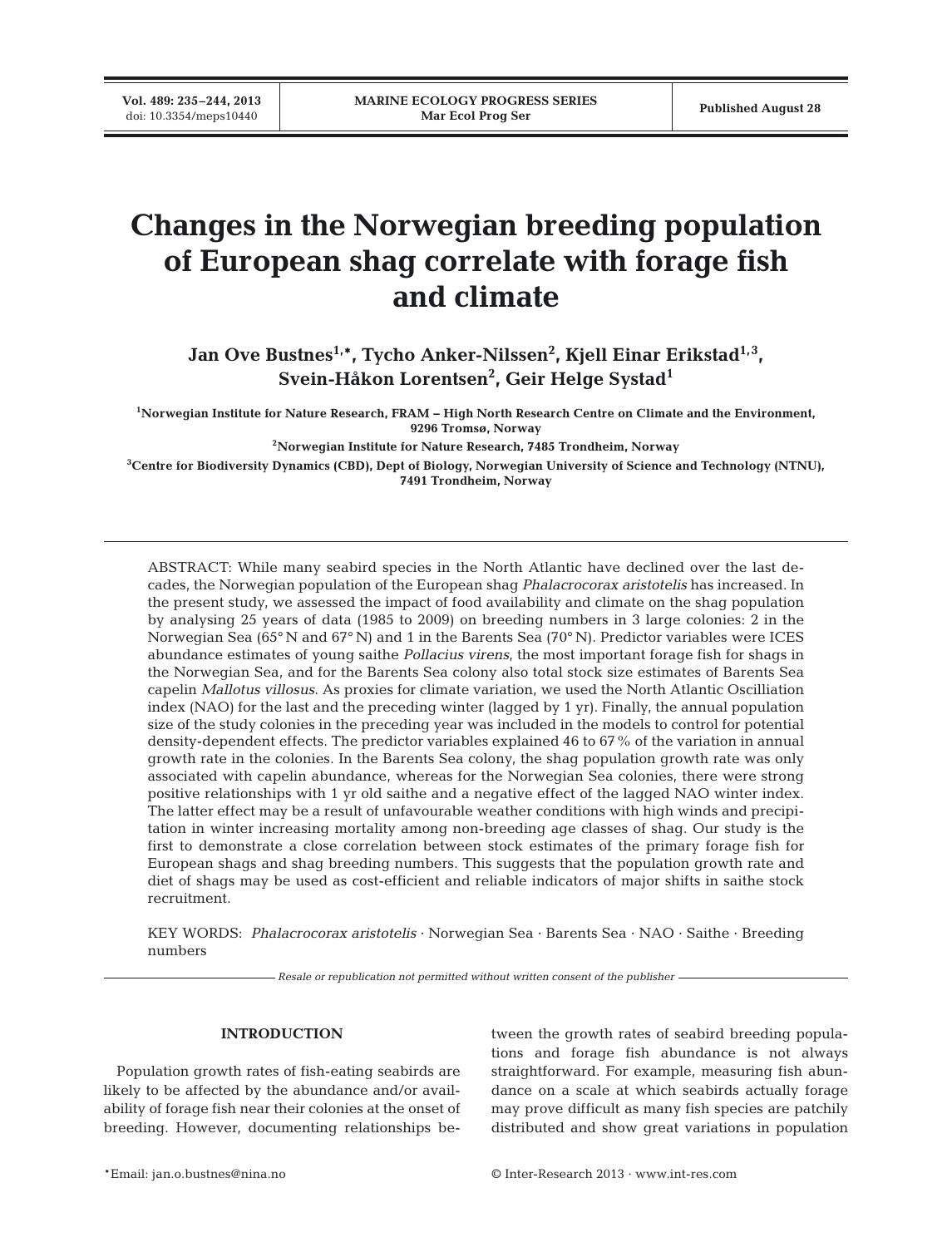sizes (e.g. Godø 2003, Gjøsæter et al. 2009, Olsen et al. 2010). In addition, the knowledge of the composition of and seasonal variation in their diet may be limited and obscured by the fact that the parents might feed their chicks different kinds of fish than those eaten by the adults (e.g. Bugge et al. 2011, Erikstad et al. 2013). Thus, studies of regulation of seabird breeding populations often use proxies for local fish abundance, such as large-scale stock estimates (e.g. Bunce 2004, Barrett et al. 2012, Jennings et al. 2012) or industrial catch data (Rindorf et al. 2000, Bertrand et al. 2012), when assessing the impact of variation in food availability. Moreover, many studies have found that variation in local climate predicts fluctuations in reproductive performance, survival and recruitment in seabird populations (e.g. Durant et al. 2003, 2004b, 2006, Gjerdrum et al. 2003, Frederiksen et al. 2004, Bustnes et al. 2010, Reiertsen et al. 2012, Sandvik et al. 2012). However, local meteorological and oceanographic factors are strongly influenced by large-scale phenomena; i.e. interactions between the ocean and atmosphere result in dynamic systems with complex patterns of variation. This variation may profoundly influence ecological processes, both in marine and terrestrial ecosystems (Ottersen et al. 2001). For example, the North Atlantic Oscillation (NAO) (Hurrell et al. 2003) has been found to predict variation in a range of population parameters in seabirds, such as return date to colonies (Harris et al. 2006), timing of breeding (Durant et al. 2004a, Frederiksen et al. 2004), body condition (Lehikoinen et al. 2006), juvenile survival (Lehikoinen et al. 2006) and adult survival (Grosbois & Thompson 2005, Harris et al. 2005, Sandvik et al. 2005, Votier et al. 2005, Sandvik & Erikstad 2008). Hence, large-scale measurements of forage fish abundance and climate systems may be combined to develop prediction models for fluctuations in seabird populations.

Breeding populations of many cormorant species (Phalacrocoracidae) fluctuate greatly, often as a result of events in the non-breeding season; e.g. a higher proportion of European shags *Phalacrocorax aristotelis* (hereafter shag) than of other seabird species may die during inclement weather events in winter (Frederiksen et al. 2008). One reason for this is probably that the plumage of cormorants is less waterproof than that of other diving birds, an adaptation to efficient underwater feeding (Grémillet et al. 2005, Frederiksen et al. 2008).

The Norwegian coast is an important breeding area for shag, with an estimated population of 24 000 pairs (or > 30% of the NE Atlantic population), and over the last 2 decades, several colonies have



Fig. 1. Study colonies in the Norwegian Sea (Sklinna and Røst) and in the Barents Sea (Kamøy)

increased considerably in size (Barrett et al. 2006). However, except for the study by Anker-Nilssen (2005), who found that the yearly growth rate of the shag population at Røst (67° N) was negatively correlated to the NAO lagged by 1 yr, no analyses have explored potential factors influencing population growth rates in this region. In Norway, shags may feed on various species of fish, including sandeel (Ammodytidae) and occasionally on capelin *Mallotus villosus* in the northernmost colonies (Barrett et al. 1990, Barrett 1991, R. T. Barrett unpubl. data). However, in the colonies along the Norwegian Sea, gadoids (Gadidae) seem to be the most important forage fish for breeding shags, especially young age classes of saithe *Pollachius virens* which may comprise up to 90% of the diet in the reproductive season in some years (Barrett et al. 1990, Barrett 1991, Anker-Nilssen 2010, Hillersøy & Lorentsen 2012).

To document potential mechanisms behind fluctuations in shag populations on the Norwegian coast, we studied population growth rate in 3 large breeding colonies (Fig. 1) over a 25 yr period (1985 to 2009): Lille Kamøy (70° N) in the Barents Sea and Røst (67° N) and Sklinna (65° N) in the Norwegian Sea (Fig. 1). The primary objective was to assess the utility of large-scale measurements of forage fish and climate to predict annual colony growth rate. As predictor variables, we used the annual stock estimates for 2 age classes (1 and 2 yr old) of saithe. For the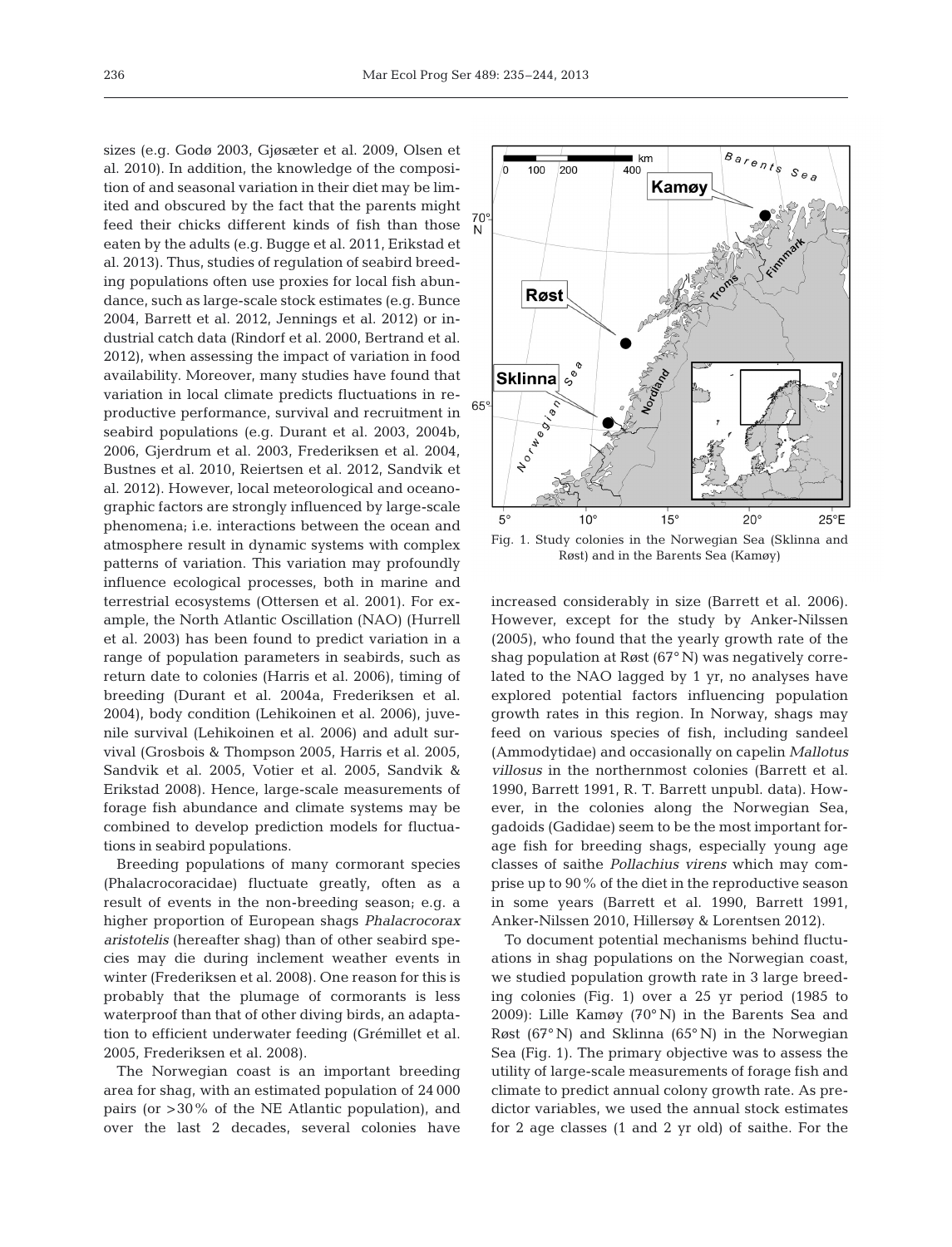northernmost colony, we also tested the relationship to annual stock size estimates for capelin since this

species is known to be a driver in the Barents Sea food web (Gjøsæter et al. 2009). Unfortunately, no data on the variation in sandeel abundance have been collected in this area. The shags from our study colonies remain on the Norwegian coast throughout the year, although the winter dispersal might differ between colonies (Bakken et al. 2003).

# **MATERIALS AND METHODS**

The data series used in the present study were collected within the framework of the Norwegian monitoring programme for seabirds (Lorentsen & Christensen-Dalsgaard 2009) and the seabird monitoring and assessment programme SEAPOP (Anker-Nilssen et al. 2006). Nest counts were carried out in monitoring plots in each of the colonies (Fig. 1) annually between 1985 and 2009, with only 2 missing years for one of the colonies (Lille Kamøy in 1990 and 2001).

Lille Kamøy (70° 51' N, 23° 03' E; hereafter Kamøy) is a rocky island situated in Hasvik, Finnmark (Fig. 1). The total population of shag in this colony is ~2000 pairs, of which the 2 to 4 monitoring plots that were counted once each year contained up to 800 pairs. Røst (ca. 67° 30' N, 12° 00' E) is a 20 km long archipelago situated 100 km west of the mainland coast in Nordland and is the outermost municipality of the Lofoten Islands (Fig. 1). The total population of shag in this colony was ~1700 pairs in 2008 (Anker-Nilssen 2009). About 25% of the shags breed on the 450 m long and 92 m high island of Ellefsnyken

(67° 27' N, 11° 55' E), on which all shag nests and (if possible) their contents were counted once each year by manual inspection in late June to early July. Sklinna (65° 13' N, 10° 58' E) is a small archipelago situated ~20 km off the mainland coast of Nord-Trøndelag in central Norway (Fig. 1). The total population of shags in this colony was at its highest in 2006, with 3200 breeding pairs (Lorentsen 2006). All shag nests, and their contents, were counted once each year in early June. It is, however, possible that a few counts may have slightly underestimated the population size at some colonies, if the peak of breeding activity was missed in years of extraordinary late breeding.

# **Climate variables**

Climate variation is reflected by a multitude of physical measurements (e.g. air pressure, air and sea temperature, wind, precipitation, etc.) that are usually highly seasonal in nature. As covariates in studies of longer-term ecological processes, such variables are therefore best averaged across shortterm periods, e.g. months or seasons, based on *a priori* assumptions of what mechanisms may be in action (Burnham & Anderson 2002). Moreover, using NAO as a proxy is favourable since it has been demonstrated that large-scale climate indices often better predict variation in ecological processes than local climate parameters (Hurrell et al. 2003). The NAO can be indexed by the sea-level pressure variability between the Azores and Iceland and, especially the winter index, summarizes, on a large scale, a number of climate variables along the Norwegian coast, including temperature and precipitation (Hurrell et al. 2003). Data on the winter NAO index (December to February) for all relevant years were obtained from www.cgd.ucar.edu/cas/jhurrell/indices. html and entered unlagged (wNAO) or with a 1 yr lag (wNAO $_{\text{lag1}}$ ) as a covariate in the analyses (Fig. 2).

#### **Fish data**

All data on fish stock variation were extracted from ICES/Arctic Fisheries Working Group (ICES 2011) with permission from ICES. The data series for saithe was derived from the extended survivors analysis (XSA) assessment of the Northeast Arctic saithe



Fig. 2. Annual variation in the winter North Atlantic Oscillation (NAO) index (December to March) and in fish stock-size indices (abundance estimates, individuals) of capelin and 1 yr old saithe, known as important prey species for shags breeding in the study area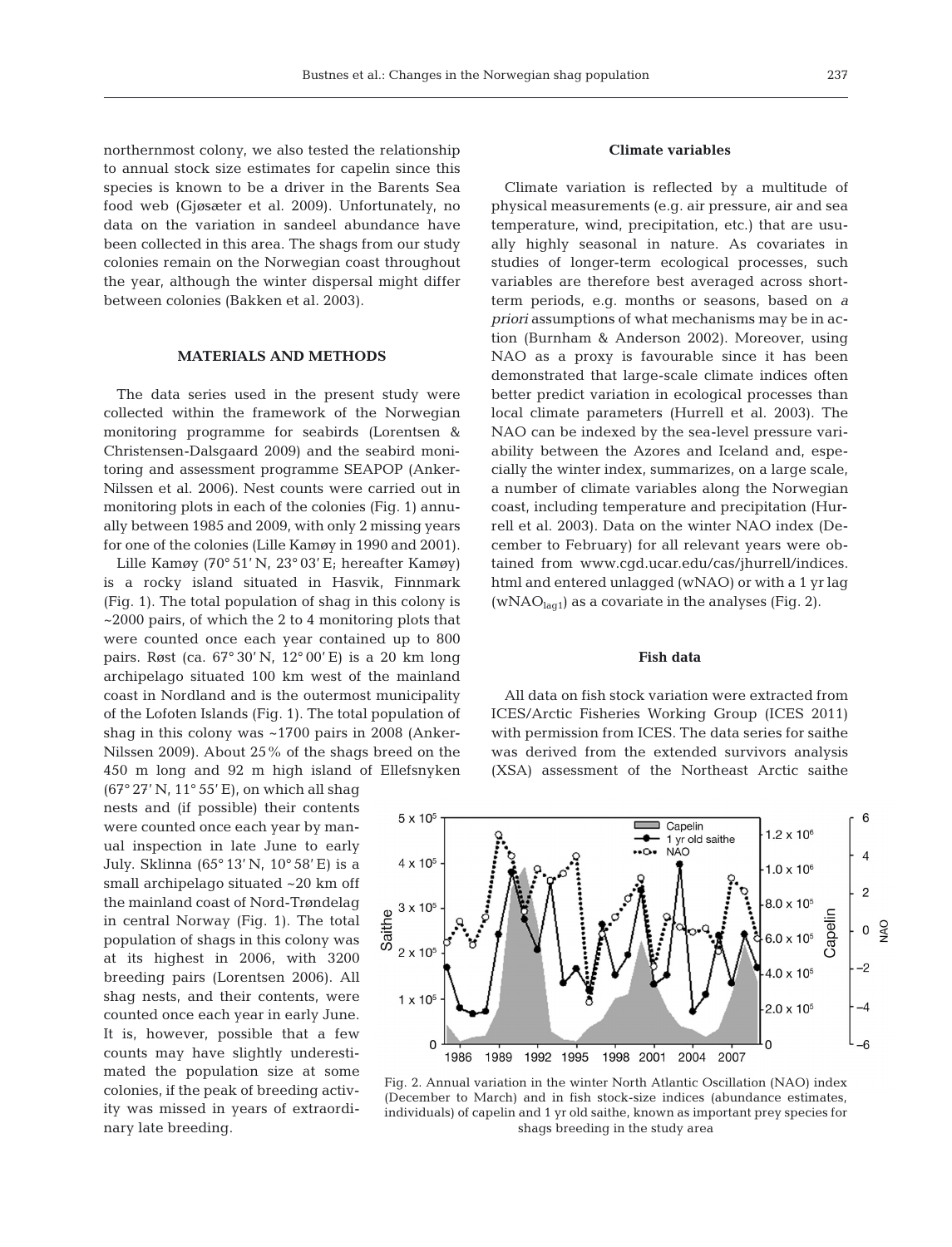stock, which spawns along the Norwegian coast between 62 and 69° N. The model is based on agespecific data on catch numbers, weight and maturity and a fixed natural mortality and is tuned by CPUE data from trawl fisheries and indices from an acoustic survey. We used the abundance estimates for saithe recruits at Age 3 as indices of 2 yr old saithe and 1 yr old saithe by backdating them by 1 and 2 yr respectively. These age classes are the most prevalent in the shag diet (Hillersøy & Lorentsen 2012). As all attempts at establishing year class strength at Ages 0 to 2 for the Northeast Arctic saithe stock have so far failed (ICES 2011), we were not able to account for possible inter-annual variation in mortality rates of the youngest age classes when lagging the data. For capelin, we used the total number of 1 to 2 yr old fish in the Barents Sea in autumn as estimated by acoustic and trawl surveys. All fish data were logtransformed prior to analysis to achieve a linear relationship on a log scale.

#### **Statistical analyses**

All analyses were carried out in SAS version 9.2 (SAS Institute 2008). To get a complete time series for Kamøy, we estimated population size in the 2 missing years using the expand procedure (PROC EXPAND) in SAS. To estimate yearly variation in growth rate, we used the change in the number of birds in each census *(N*, log scaled) from one year to the next. In the time interval  $t_i - t_{i+1}$ , this variation is defined as follows:

$$
\log N_{i+1} - \log N_i = \log (N_{i+1}/N_i) = \log \lambda_i \qquad (1)
$$

As the first step, we tested for any temporal linear trends in population size, population growth rate and the different covariates. Population size increased significantly in all 3 colonies, but neither the population growth rate nor data on fish showed any trend over the years (Table S1 in the Supplement at www.int[res.com/articles/suppl/m489p235\\_supp.pdf\).](http://www.int-res.com/articles/suppl/m489p235_supp.pdf) Multi variate linear regression models (PROC REG) were then used to examine the population growth rate in relation to estimates of fish abundances (acoustic and trawl surveys) and NAO. We confined the regression analyses to consider only the abundances of 1 and 2 yr old saithe for Røst and Sklinna but also added the total stock size of capelin in the analysis for Kamøy. We also tested for density-dependent effects by entering population size as a covariate. We used the command 'white' in PROC REG to obtain heteroscedastic-consistent standard errors when necessary and applied



Fig. 3. Annual variation in (A) approximate breeding population size (number of breeding pairs in selected monitoring plots) and in population growth rate of shags at (B) Sklinna and Røst and (C) Kamøy during the years 1985 to 2009. Note the different growth rate scale for the Kamøy plot

autoregressive models (PROC AUTOREG) to test for any covariance in error structure over time. Models with different covariates were compared using Akaike's information criterion corrected for small sample sizes  $(AIC_C)$ , preferring models with the lowest  $AIC_C$  (and highest model likelihood; Burnham & Anderson 2002). Non-nested models within 2  $AIC_C$ of each other were considered equally well supported. We examined residual plots and used GAM models to test for non-linear alternatives. However, none of these models significantly increased the fit of the models (results not shown).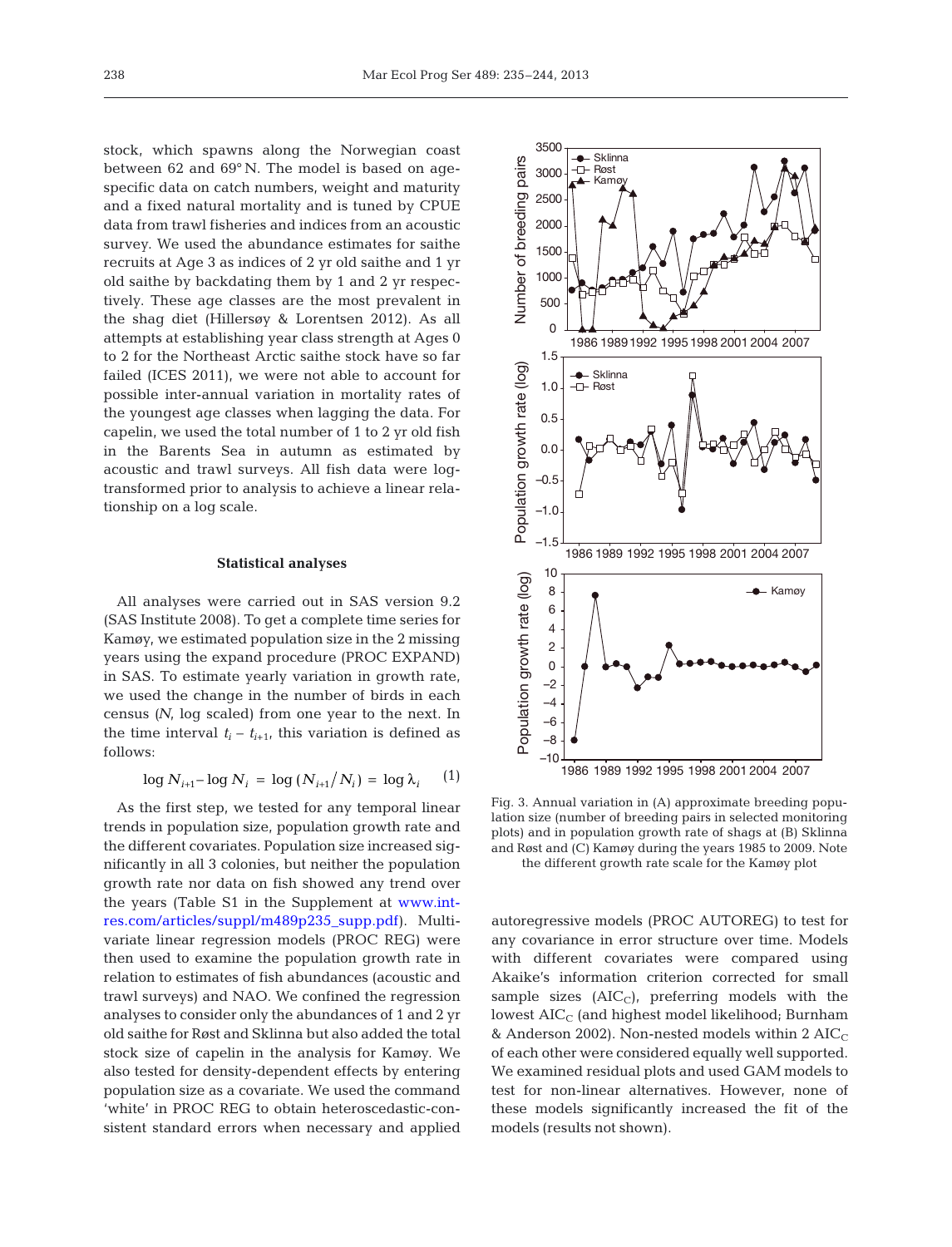## **RESULTS**

#### **Population trends and synchrony between colonies**

The number of breeding pairs increased in all 3 colonies between 1985 and 2009 (Fig. 3, Table S1 in the Supplement). Tests of slopes (interaction terms in PROC GLM) show an overall difference between the 3 colonies ( $p = 0.05$ ). The Kamøy population had the steepest increase (Fig. 3, Table S1). However, comparisons of slopes between single colonies showed only small differences (Kamøy vs. Røst, p = 0.06; Kamøy vs. Sklinna,  $p = 0.12$ ; Sklinna vs. Røst,  $p =$ 0.08). Whereas Røst and Sklinna showed a relatively constant increase, the fluctuations at Kamøy were much larger; e.g. in 1986, 1987 and 1994, hardly any shags laid eggs in this colony (Fig. 3).

There was a strong synchrony between Sklinna and Røst in terms of yearly population growth rate  $(r = 0.62, p = 0.001;$  Pearson's correlation coefficient), whereas Kamøy deviated from the other colonies (Kamøy vs. Røst,  $r = 0.30$ ,  $p = 0.15$ ; Kamøy vs. Sklinna,  $r = -0.02$ ,  $p = 0.91$ ).

# **Colony growth rates in relation to fish abundance and climate**

The best model for Kamøy (Table 1) included only a positive effect of capelin (accounting for 17% of the variation) when controlling for population size and no effect of saithe and/or NAO (Tables 1 & 2). The second-best model for Kamøy included capelin, population size and 2 yr old saithe and had a ΔAICc only 0.66 units higher than the top-ranked model. However, this model is questionable as it has 1 parameter more and is nested within the top-ranked model.

In contrast, the best models for Røst and Sklinna included a strong positive effect of 1 yr old saithe (Table 1), explaining 20% and 38% of the variation in growth rate, respectively, in addition to population size (Table 2). Moreover, in both colonies, there was no impact of wNAO, but wNAOlaq1 had a negative effect, accounting for 19% of the variation at Røst and 14% at Sklinna (Table 2). The second-best model for Sklinna included population size, wNAO, wNAO <sub>laq1</sub> and 1 yr old saithe and had a ΔAICc 1.07 units higher than the top-ranked model. However, this model is considered less plausible as it has 1 parameter more and is nested within the topranked model. A list of all models tested is shown in Table S2.

To further test if the wNAO<sub>lag1</sub> effect was caused by impacts of climate on saithe in an earlier year, we tested the relationship between these parameters. There was a significant negative relationship  $(r^2 =$ 0.16) between 2 yr old saithe and  $wNAO<sub>laq1</sub>$ , but not for 1 yr old saithe (Table 3).

As a final step, we ran autoregressive models (PROC AUTOREG) and used the ARCH test to explore any lagged autocorrelation in the error structure for the best models. For Kamøy and Røst, there was no such autocorrelation (Kamøy AR1, *t* = −1.52,  $p = 0.14$ ; Røst, AR1,  $t = 1.89$ ,  $p = 0.14$ ). However, the growth rate of Sklinna could best be fitted to an AR1 model (AR1,  $t = 3.79$ ,  $p = 0.001$ ). Correcting for this autocorrelation increased the predictive power of the model from 67% (Tables 1 & 2) to 80% (see Fig. 4).

Table 1. Comparison of candidate models describing the variance in yearly population growth rate of 3 shag colonies (Sklinna, Røst and Kamøy) along the Norwegian coast from 1986 to 2009. The covariates entered are winter NAO (wNAO), winter NAO lagged by 1 yr (wNAO $_{\text{lag1}}$ ), shag population size (Pop.size), 1 yr old saithe (Saithe[1]) and 2 yr old saithe (Saithe[2]). For the Kamøy population, the total capelin stock in the Barents Sea was also entered (Capelin). Models are ranked by ΔAICc. For each model, we also give the model likelihood (ML =  $\exp(-0.5 \times \Delta AICc)$ ) and r<sup>2</sup>. Only the 5 best models are shown. For a list of all models, see Table S2 in the Supplement

| Model                                                                | AICc     | AAICc ML |              | $r^2$ |
|----------------------------------------------------------------------|----------|----------|--------------|-------|
| <b>Sklinna</b>                                                       |          |          |              |       |
| Pop.size + $wNAOlag1$ + Saithe[1]                                    | $-72.82$ | $\Omega$ | $\mathbf{1}$ | 0.67  |
| Pop.size + $wNAO + wNAO_{lag1} + Saint[1]$                           | $-71.75$ | 1.07     | 0.59         | 0.70  |
| Pop.size + $wNAOlag1$ + Saithe[1] + Saithe[2]                        | $-70.44$ | 2.38     | 0.30         | 0.68  |
| Pop.size + wNAO + wNAO $_{\text{laq1}}$ + Saithe[1]<br>$+$ Saithe[2] | $-69.09$ | 3.73     | 0.15         | 0.70  |
| $wNAO + wNAOlag1 + Sainthe[1]$                                       | -68.29   | 4.53     | 0.10         | 0.61  |
| <b>R</b> øst                                                         |          |          |              |       |
| Pop.size + $wNAOlag1$ + Saithe[1]                                    | $-59.46$ | $\Omega$ | $\mathbf{1}$ | 0.56  |
| Pop.size + wNAO + wNAO $_{\text{laq1}}$ + Saithe[1]                  | $-56.61$ | 2.85     | 0.24         | 0.56  |
| Pop.size + $wNAOlaq1$ + Saithe[1] + Saithe[2]                        | $-56.55$ | 2.91     | 0.23         | 0.56  |
| $WNAOlaq1 + Sainthe[1]$                                              | $-55.08$ | 4.38     | 0.11         | 0.41  |
| Pop.size + $NAO$ + $NAOlaaf$ + Saithe[1]<br>$+$ Saithe $[2]$         | $-53.39$ | 6.07     | 0.05         | 0.56  |
| Kamøy                                                                |          |          |              |       |
| Pop.size + Capelin                                                   | 33.64    | $\Omega$ | $\mathbf{1}$ | 0.46  |
| Pop.size $+$ Capelin $+$ Saithe[2]                                   | 34.29    | 0.66     | 0.72         | 0.50  |
| $wNAOlaq1 + Pop.size + Capelin$                                      | 35.90    | 2.27     | 0.32         | 0.46  |
| Pop.size + $Capelin + Saint [1]$                                     | 36.05    | 2.42     | 0.30         | 0.46  |
| $wNAO + Pop.size + Capelin$                                          | 36.23    | 2.60     | 0.27         | 0.46  |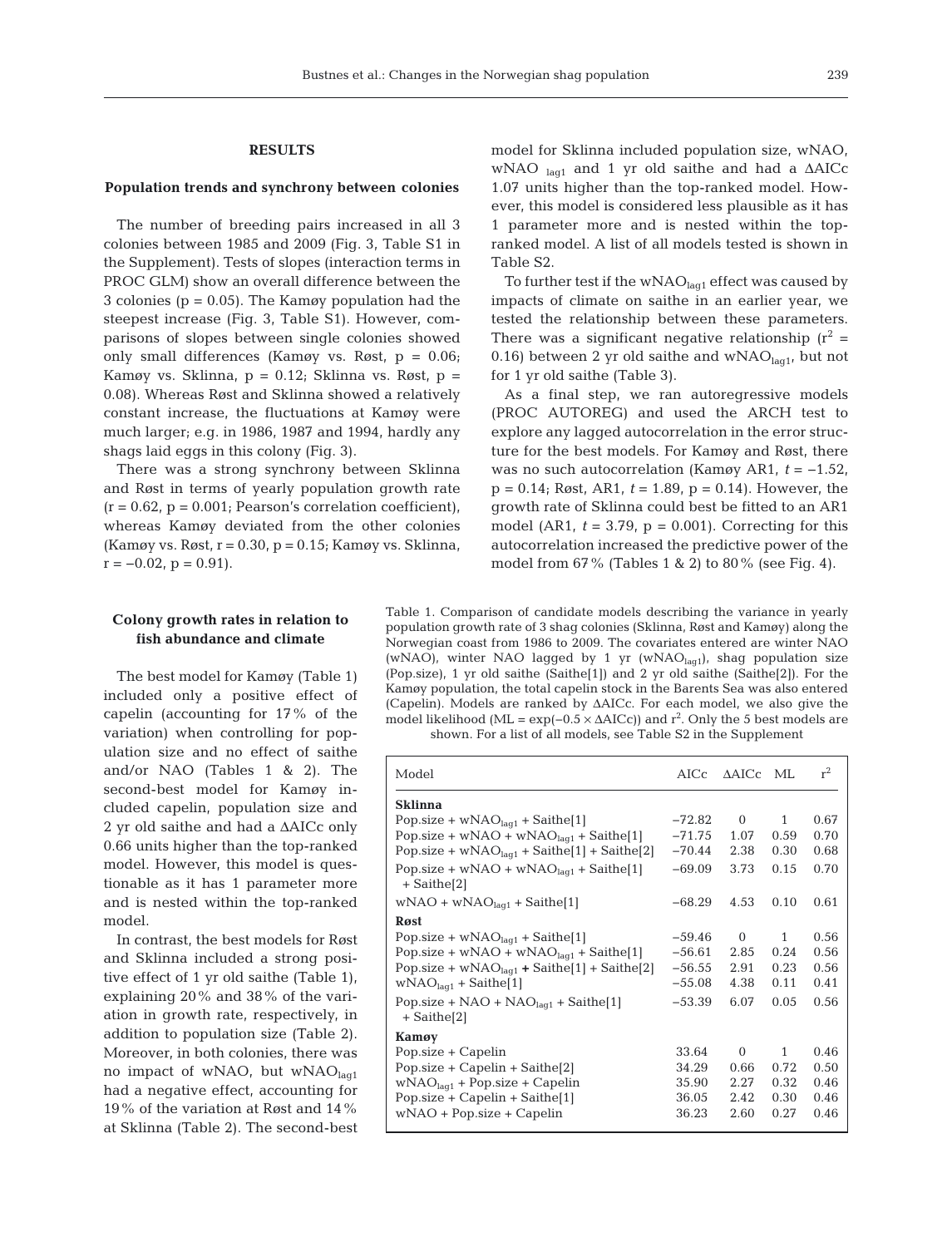| Variable                 | Estimate (SE) | t       | Pr >  t  | Partial $r^2$ Model $r^2$ |      | <b>VIF</b> |
|--------------------------|---------------|---------|----------|---------------------------|------|------------|
| <b>Sklinna</b>           |               |         |          |                           |      |            |
| Intercept                | $-3.30(0.83)$ |         |          |                           |      |            |
| Pop.siz $e_{laq1}$       | $-0.23(0.06)$ | $-3.63$ | 0.0007   | 0.15                      | 0.15 | 1.0        |
| WNAO <sub>laq1</sub>     | $-0.10(0.02)$ | $-4.16$ | 0.0004   | 0.14                      | 0.29 | 1.11       |
| Saithe[1]                | 0.43(0.06)    | 6.76    | < 0.0001 | 0.38                      | 0.67 | 1.11       |
| Røst                     |               |         |          |                           |      |            |
| Intercept                | $-1.75(1.53)$ |         |          |                           |      |            |
| Pop.siz $e_{\text{la}1}$ | $-0.32(0.11)$ | $-3.12$ | 0.005    | 0.18                      | 0.18 | 1.0        |
| WNAO <sub>laq1</sub>     | $-0.10(0.02)$ | $-4.19$ | 0.0005   | 0.19                      | 0.37 | 1.11       |
| Saithe <sup>[1]</sup>    | 0.32(0.11)    | 2.85    | 0.01     | 0.20                      | 0.57 | 1.11       |
| Kamøy                    |               |         |          |                           |      |            |
| Intercept                | $-6.0(4.0)$   |         |          |                           |      |            |
| Pop.siz $e_{laq1}$       | $-0.84(0.20)$ | $-4.17$ | 0.0004   | 0.29                      | 0.29 | 1.38       |
| Capelin                  | 0.95(0.37)    | 2.53    | 0.02     | 0.17                      | 0.46 | 1.38       |
|                          |               |         |          |                           |      |            |

Table 2. Estimated slopes, explained variance (partial and for the model) and variance inflation factor (VIF) for the variables best explaining the annual variation in the population growth rate for 3 shag colonies (Sklinna, Røst and Kamøy) in 1986 to 2009. Estimates are from the top-ranked model in Table 1

Table 3. Correlation matrix for the different covariates used to estimate the yearly variation in population growth in 3 shag colonies along the Norwegian coast (1985 to 2009). See

Table 1 for covariate definitions.  ${}^*p < 0.05$ ,  ${}^{**}p < 0.01$ 

|                       | wNAO wNAO $_{\text{laq1}}$ Saithe[1] Saithe[2] Capelin |         |         |          |
|-----------------------|--------------------------------------------------------|---------|---------|----------|
| <b>wNAO</b>           | 0.14                                                   | $0.41*$ | 0.38    | 0.17     |
| WNAO <sub>lag1</sub>  |                                                        | 0.31    | $0.40*$ | 0.25     |
| Saithe[1]             |                                                        |         | 0.14    | $0.55**$ |
| Saithe <sup>[2]</sup> |                                                        |         |         | 0.38     |

#### **DISCUSSION**

Interpreting results from analyses of breeding numbers in seabird colonies is complicated since such numbers are results of different components. First, the long-term increase in colony sizes may come about through increased survival among local breeders or natal recruitment following years of high production. Alternatively, good feeding conditions in one area may attract shags from other areas (Martínez-Abraín et al. 2001), although this seems to be relatively rare in this species (Aebischer 1995). Non-breeding, however, seems to be very common (Aebischer & Wanless 1992), and the great annual fluctuations, especially at Kamøy between 1986/87 and 1988 (Fig. 3), cannot be explained by recruitment and very unlikely by mass mortality. However, the Kamøy population may have been affected by heavy mortality between 1993 and 1994, given that the population only increased gradually in the following years (Fig. 3).

There was a high co-variation in breeding numbers between the 2 Norwegian Sea colonies Sklinna and Røst  $(r = 0.62)$ , implying that they belong to the same marine ecosystem with similar environmental conditions, i.e. conditions for the juvenile saithe. Moreover, many of the birds from the colonies may winter in the same area at the coast of Central Norway (~62 to 65° N) (Bakken et al. 2003), suggesting that they are exposed to the same winter climate and feeding conditions. Thus, poor conditions in the wintering areas may have a similar effect on survival and potential recruitment for the colonies within the Norwegian Sea. In contrast, the population changes at Kamøy were largely uncorrelated to

those of the other colonies, possibly because the birds tend to winter further north than the Røst and Sklinna birds (Bakken et al. 2003), where climate and feeding conditions are different. However, ring recoveries are dominated by birds found in their first winter, and tracking of adult shag movements from 2 Norwegian colonies using geolocators indicates many adult shags stay relatively close to the breeding area throughout the year (F. Daunt et al. pers. comm.).

Over its distribution range, shag has been found to feed on different fish species, probably depending on their availability (reviewed by Hillersøy & Lorentsen 2012). Saithe is a very common pelagic fish along the whole Norwegian coast, where shallow near-shore waters serve as nursery grounds for the young from when they leave the pelagic zone in their first summer until they recruit to the pelagic stock at 3 yr of age (Olsen et al. 2010). In a recent study from Sklinna, Hillersøy & Lorentsen (2012) found that saithe comprised between 62% and 88% of the diet biomass of shags in the breeding seasons between 2007 and 2010. In addition, other gadoids made up much of the remaining diet, whereas species known to be important in other areas, such as sandeel (Rindorf et al. 2000), were of little importance. The diet of shag in other Norwegian colonies is less well studied, but gadoid prey (probably mainly saithe) is also the staple food item in their summer diet at Røst (Anker-Nilssen 2010, T. Anker-Nilssen et al. unpubl. data). We have no dietary information from Kamøy, but the diet of shags breeding on Hornøya 300 km farther east in the Barents Sea seems to be domi-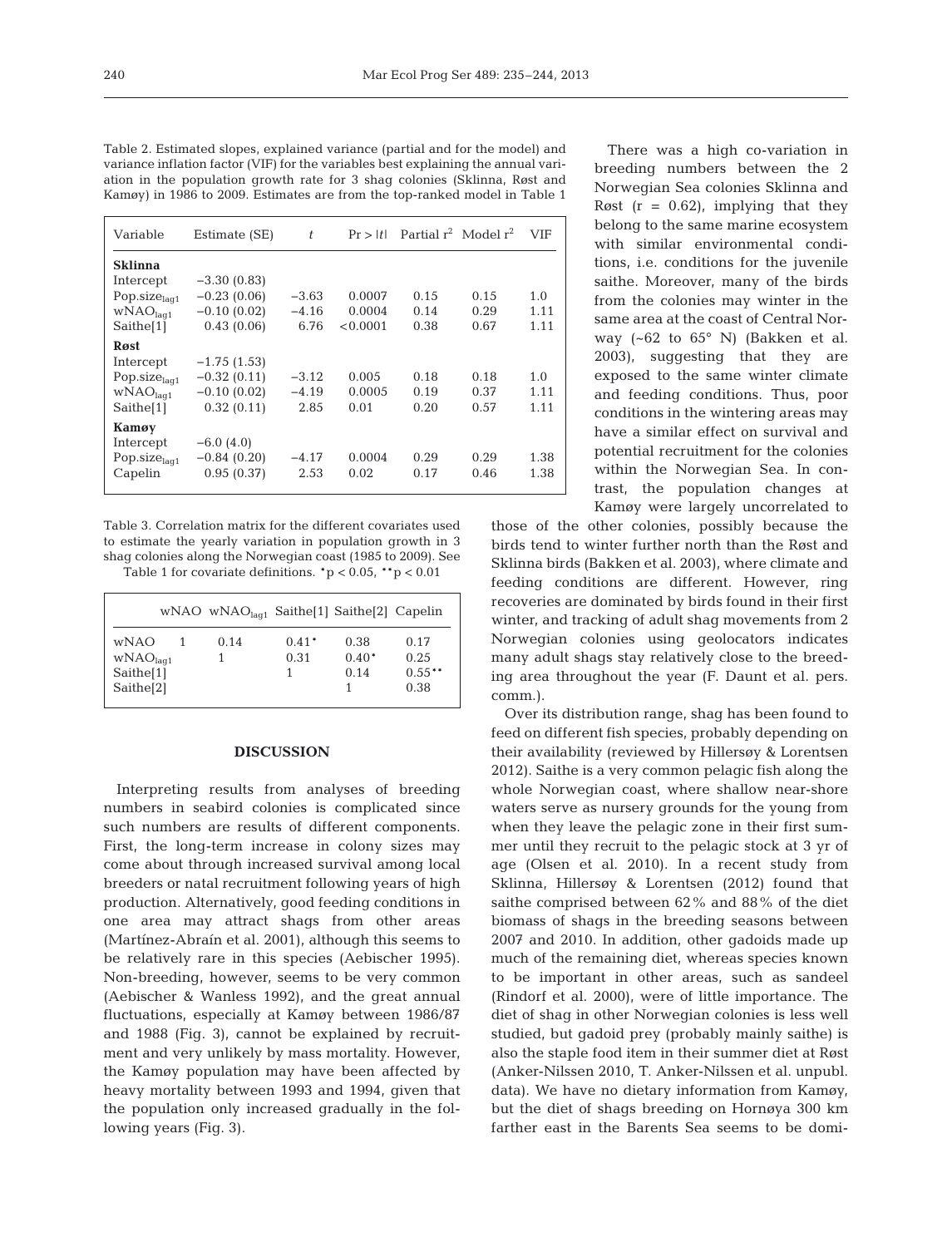

Fig. 4. Annual population growth rate of shags in 3 study colonies (Sklinna, Røst and Kamøy) and fitted values with 95% CI from the top-ranked model (see Tables 1 & 2) that best describes the population growth rate for the whole time period

nated by sandeel and gadoids, and perhaps capelin occasionally (Barrett et al. 1990, Barrett & Erikstad 2010, R. T. Barrett unpubl. data). Typically, the capelin stock also fluctuates greatly in numbers (Hjermann et al. 2004, Gjøsæter et al. 2009), and in this context, it is interesting to note that the 3 years when the shags at Kamøy did not even try to reproduce (1986, 1987 and 1994; Fig. 2) were all years with very low capelin stocks (ICES 2011). The capelin collapse in 2003 was not reflected in low breeding numbers of the shag or other seabird species in the Barents Sea (Fig. 2). However, in marked contrast to the former capelin crashes, stocks of several other forage fish species in the area, such as young cod *Gadus morhua* and herring *Clupea harengus*, were not depleted in that year (ICES 2011, Erikstad et al. 2013). Nevertheless, it is possible that young saithe is an important prey for shags also at Kamøy, but the local saithe availability at Kamøy may be less well reflected in the national stock estimates compared to the other colonies.

Local meteorological and oceanographic factors are strongly influenced by large-scale phenomena; i.e. interactions between the ocean and atmosphere result in dynamic systems with complex patterns of variation. This variation may profoundly influence ecological processes, both in marine and terrestrial ecosystems (Ottersen et al. 2001). As such, the NAO index is a well-known and commonly applied largescale representation of the winter climate on the coast of Norway (Ottersen et al. 2001, Stenseth et al. 2004). However, the mechanisms of climate impacts on the shag populations are to be found locally and might work through impacts on fish stocks (e.g. via temperatures) or by direct effects on the birds themselves (e.g. stormy weather and precipitation). Previous studies have shown that the shag and other Phalacrocoracidae are vulnerable to inclement weather conditions, especially strong winds and wet conditions (Aebischer 1993, Frederiksen et al. 2008, Sherley et al. 2012). Since a high NAO is associated with strong onshore winds and high rainfall in the Northeast Atlantic (Hurrell et al. 2003), we hypothesised that there would be a negative correlation between yearly population growth rate and the NAO index in the last winter, due to increased mortality in years of harsh weather (Frederiksen et al. 2008). However, the breeding numbers at both Sklinna and Røst were unrelated to the last winter NAO index (wNAO) but were associated with the NAO in the winter 1 yr earlier (wNAO $_{\text{laq1}}$ ). This suggests that established breeders were not very vulnerable to the winter weather they experienced within the climate range of our study period. However, shag may start breeding at the age of 2 (Daunt et al. 2007), and Frederiksen et al. (2008) showed that young shags may suffer increased mortality under adverse weather conditions. The lagged NAO effect may thus be a result of increased mortality among potential recruits already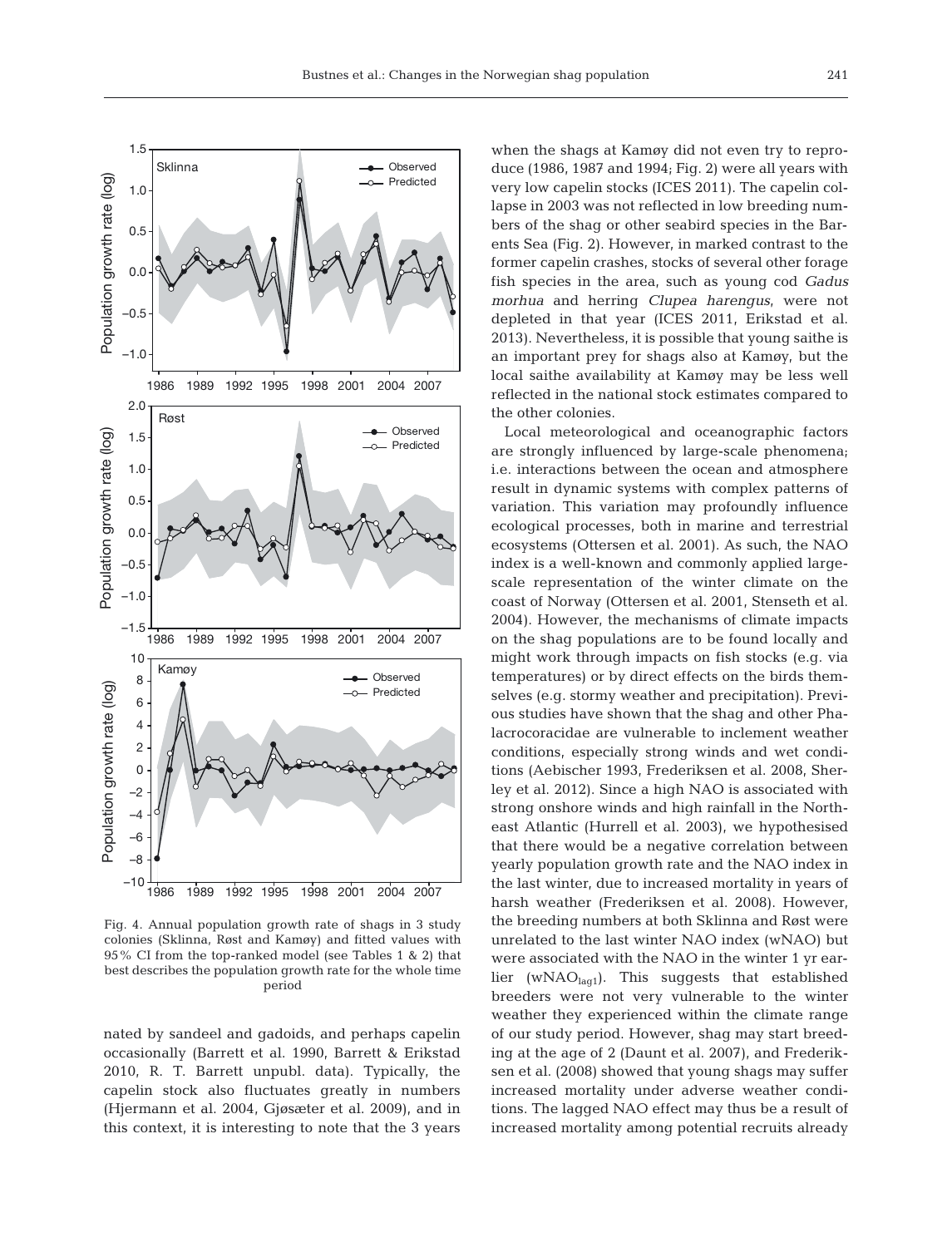in their first winter. An alternative explanation, i.e. that the recruitment of saithe in years with a high NAO was reduced, leading to smaller stocks of the 1 yr age class and fewer birds breeding, was not supported. However, it is important to keep in mind that the indices we used for 1 yr saithe were simply lagged (with no further adjustments) from estimates of 3 yr old pelagic fish, which may not reflect the true relationship between NAO and young saithe in nearshore waters.

The present study is the first to demonstrate the close correlation between stock estimates of the primary forage fish for shags and shag breeding numbers. As such, the current stock size estimate of juvenile saithe in the Northeast Arctic is a good predictor of population trends of shag in the Norwegian Sea, explaining 20 to 40% of the variation. Our results thus strongly support previous assumptions that saithe is a key species for shags in the Norwegian  $\blacktriangleright$  [Aebischer NJ, Wanless S \(1992\) Relationships between](http://dx.doi.org/10.1080/00063659209477098) Sea (Anker-Nilssen 2005, Hillersøy & Lorentsen 2012). In addition, they suggest that there is a lagged effect of climate, as reflected by the wNAO index. The causal relationship here is more difficult to interpret than that of the saithe effect, but it is possible that bad weather leads to increased mortality among shag recruits in their first winter. The fact that the northernmost colony showed a different pattern may not be surprising given the fact that it belongs to a different marine ecosystem. To improve the understanding of shag population ecology on the Norwegian coast, we encourage the collection of more data on the survival and reproductive output of the populations, in addition to striving for better understanding of the diet in different regions. Such knowledge may also prove valuable for fisheries management in the Norwegian Sea given that saithe is Norway's fourth largest fishery and there is currently a lack of more immediate indicators of saithe year-class strength than the number of recruits to the pelagic stock at 3 yr of age. As also pointed out by Barrett (1991), Anker-Nilssen (2005) and Hillersøy & Lorentsen (2012), the population growth rate and diet of shags may potentially be developed as costefficient early warning indicators of major shifts in saithe stock recruitment and other important changes in these coastal ecosystems.

*Acknowledgements.* The present study was carried out as part of the SEAPOP programme (www.seapop.no), which is financed by the Norwegian Ministry of Environment via the Directorate for Nature Management (DN), the Norwegian Ministry of Petroleum and Energy and the Norwegian Oil and Gas Association. The field work was part of the National

monitoring programme for seabirds, which is funded by DN. We thank the large number of field workers who helped collect the data at the study sites, in particular P. Anker-Nilssen, K. Einvik, T. Nygård, N. Røv and T. Aarvak, who assisted in many years. We also thank H. Sandvik and 3 anonymous referees for valuable comments to the manuscript. Access to the colonies was granted by permissions from the Røst municipality administration and the county governors of Nord-Trøndelag, Nordland, and Finnmark. We are also indebted to the Norwegian Coastal Administration for allowing us to use the Sklinna lighthouse as a field station.

#### LITERATURE CITED

- ▶ [Aebischer NJ \(1993\) Immediate and delayed effects of a](http://dx.doi.org/10.1111/j.1474-919X.1993.tb02838.x) gale in late spring on the breeding of the Shag *Phalacrocorax aristotelis.* Ibis 135: 225−232
- ► [Aebischer NJ \(1995\) Philopatry and colony fidelity of Shags](http://dx.doi.org/10.1111/j.1474-919X.1995.tb03214.x) *Phalacrocorax aristotelis* on the east coast of Britain. Ibis 137: 11−18
- colony size, adult non-breeding and environmental conditions for Shags *Phalacrocorax aristotelis* on the Isle of May, Scotland. Bird Study 39:43-52
	- Anker-Nilssen T (2005) Sjøfugl og sei: predatorer og indikatorer i et klimaperspektiv. In: Svenning MA, Jonsson B (eds) Kystøkologi:Økosystemprosesser og menneskelig aktivitet. Norwegian Institute for Nature Research, NINA Temahefte 31:33-37
	- Anker-Nilssen T (2009) Ornithological values of the Lofoten Islands in a world heritage perspective: an update as of April 2009. NINA Minirapport 256, Norwegian Institute for Nature Research, Trondheim
	- Anker-Nilssen T (2010) Key site monitoring in Røst in 2009. SEAPOP Short Report 12 2010, www.seapop.no/no/ publications/published\_seapop/2010.html
	- Anker-Nilssen T, Barrett RT, Bustnes JO, Erikstad KE and others (2006) The SEAPOP programme: a milestone for the mapping and monitoring of seabirds in Norway. Seabird Group Newsl 103:11-12
	- Bakken V, Runde O, Tjørve E (2003) Norsk Ringmerkningsatlas, Vol 1. Stavanger Museum, Stavanger
	- Barrett RT (1991) Shags *(Phalacrocorax aristotelis)* as potential samplers of juvenile saithe *(Pollachius virens* (L.)) stocks in northern Norway. Sarsia 76: 153−156
	- Barrett R, Erikstad KE (2010) Key site monitoring on Hornøya in 2009. SEAPOP Short Report 2 2010. www. seapop.no/no/publications/published\_seapop/2010.html
- ▶ [Barrett RT, Røv N, Loen J, Montevecchi WA \(1990\) Diets of](http://dx.doi.org/10.3354/meps066205) shags *Phalacrocorax aristotelis* and cormorant *P. carbo* in Norway and possible implications for gadoid stock recruitment. Mar Ecol Prog Ser 66: 205−218
	- Barrett RT, Lorentsen SH, Anker-Nilssen T (2006) The status of breeding seabirds in mainland Norway. Atl Seabirds 8: 97−126
- ▶ [Barrett RT, Nilsen EB, Anker-Nilssen T \(2012\) Long-term](http://dx.doi.org/10.3354/meps09813) decline in egg size of Atlantic puffins *Fratercula arctica* is related to changes in forage fish stocks and climate conditions. Mar Ecol Prog Ser 457: 1−10
- ▶ [Bertrand S, Joo R, Arbulu Smet C, Tremblay Y, Barbraud C,](http://dx.doi.org/10.1111/j.1365-2664.2012.02190.x) Weimerskirch H (2012) Local depletion by a fishery can affect seabird foraging. J Appl Ecol 49: 1168−1177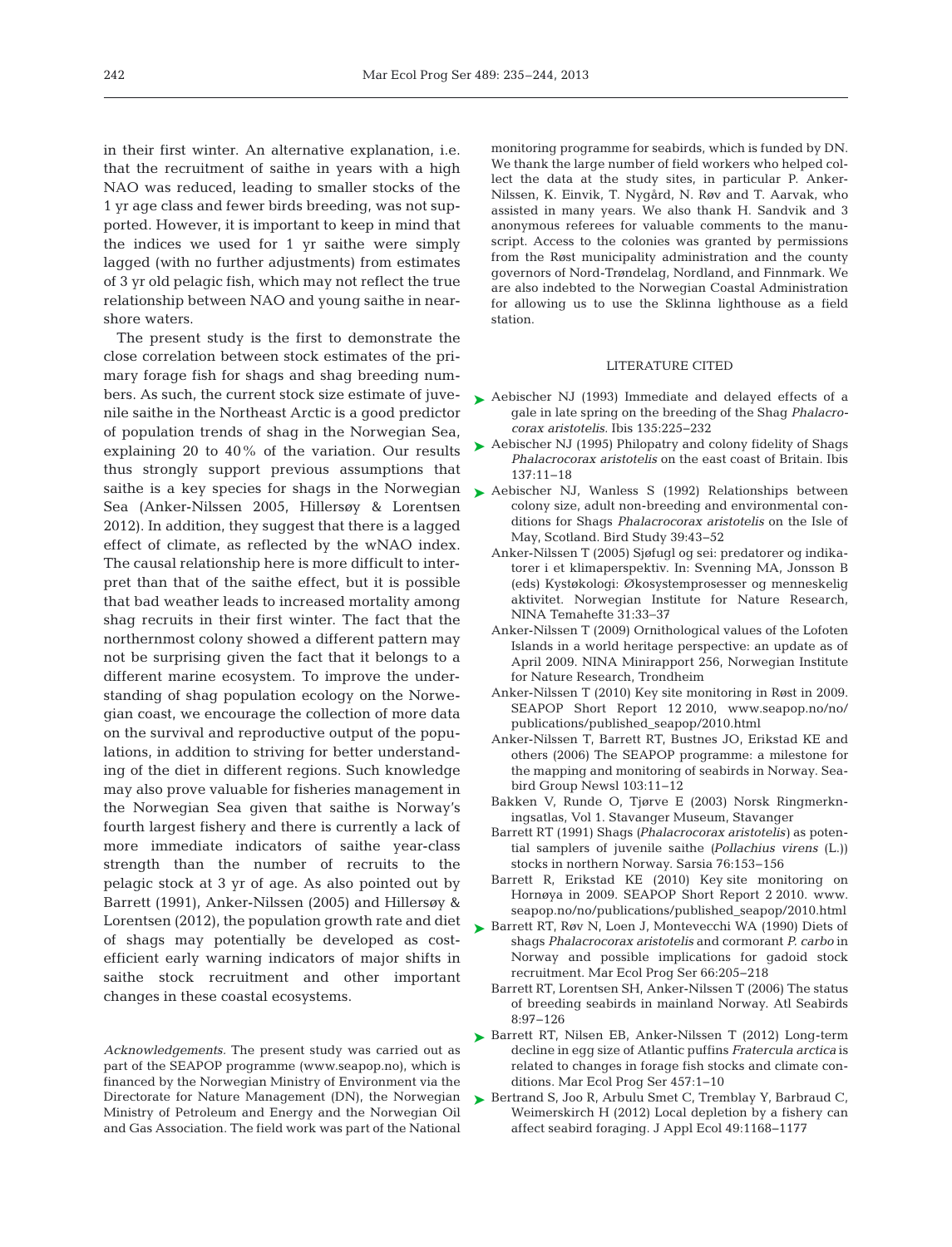- ► [Bugge J, Barrett RT, Pedersen T \(2011\) Optimal foraging](http://dx.doi.org/10.1007/s10336-010-0578-9) in chick-raising common guillemots *(Uria aalge).* J Ornithol 152:253-259
- ► [Bunce A \(2004\) Do dietary changes of Australasian gannets](http://dx.doi.org/10.1071/WR04008) *(Morus serrator)* reflect variability in pelagic fish stocks? Wildl Res 31:383-387
	- Burnham KP, Anderson DR (2002) Model selection and multimodel inference: a practical information-theoretic approach, 2nd edn. Springer, New York, NY
- ▶ [Bustnes JO, Anker-Nilssen T, Lorentsen SH \(2010\) Local](http://dx.doi.org/10.1007/s10336-009-0416-0) and large scale climatic variables as predictors of the breeding numbers of endangered lesser black-backed gulls on the Norwegian Coast. J Ornithol 151: 19−26
- ▶ [Daunt F, Afanasyev V, Adam A, Croxall JP, Wanless S](http://dx.doi.org/10.1098/rsbl.2007.0157) (2007) From cradle to early grave: juvenile mortality European shags *Phalacrocorax aristotelis* results from inadequate development of foraging profiency. Biol Lett 3: 371−374
- ► [Durant JM, Anker-Nilssen T, Stenseth NC \(2003\) Trophic](http://dx.doi.org/10.1098/rspb.2003.2397) interactions under climate fluctuations: the Atlantic puffin as an example. Proc Biol Sci 270: 1461−1466
- ► [Durant JM, Anker-Nilssen T, Hjermann DØ, Stenseth NC](http://dx.doi.org/10.1111/j.1461-0248.2004.00588.x) (2004a) Regime shifts in the breeding of an Atlantic puffin population. Ecol Lett 7: 388−394
	- Durant JM, Stenseth NC, Anker-Nilssen T, Harris MP, Thompson PM, Wanless S (2004b) Marine birds and climate fluctuation in the North Atlantic. In: Stenseth, NC, Ottersen, G, Hurrell JW, Belgrano A (eds) Marine ecosystems and climate variation: the North Atlantic-a comparative perspective. Oxford University Press, New York, NY, p 95−105
- ► [Durant JM, Anker-Nilssen T, Stenseth NC \(2006\) Ocean cli](http://dx.doi.org/10.1098/rsbl.2006.0520)mate prior to breeding affects the duration of the nestling period in the Atlantic puffin. Biol Lett 2:628-631
- [Erikstad KE, Reiertsen TK, Barrett RT, Vikebø F, Sandvik H](http://dx.doi.org/10.1046/j.1365-2656.2000.00435.x) ➤ (2013) Seabird-fish interactions: the fall and rise of a common guillemot *Uria aalge* population. Mar Ecol Prog Ser 475:267-276
- ► [Frederiksen M, Harris MP, Daunt F, Rothery P, Wanless S](http://dx.doi.org/10.1111/j.1529-8817.2003.00794.x) (2004) Scale-dependent climate signals drive breeding phenology of three seabird species. Glob Change Biol 10: 1214−1221
- ► [Frederiksen M, Daunt F, Harris MP, Wanless S \(2008\) The](http://dx.doi.org/10.1111/j.1365-2656.2008.01422.x) demographic impact of extreme events: stochastic weather drives survival and population dynamics in a long-lived seabird. J Anim Ecol 77: 1020−1029
- ► [Gjerdrum C, Vallee AMJ, St.Clair CC, Bertram DF, Ryder](http://dx.doi.org/10.1073/pnas.1133383100) JL, Blackburn GS (2003) Tufted puffin reproduction reveals ocean climate variability. Proc Natl Acad Sci USA 100: 9377−9382
- ► [Gjøsæter H, Bogstad B, Tjelmeland S \(2009\) Ecosystem](http://dx.doi.org/10.1080/17451000802454866) effects of the three capelin stock collapses in the Barents Sea. Mar Biol Res 5:40-53
- ► [Godø OR \(2003\) Fluctuation in stock properties of north-east](http://dx.doi.org/10.1046/j.1467-2979.2003.00112.x) Arctic cod related to long-term environmental changes. Fish Fish 4: 121−137
- ▶ [Grémillet D, Chauvin C, Wilson RP, le Maho Y, Wanless S](http://dx.doi.org/10.1111/j.0908-8857.2005.03331.x) (2005) Unusual feather structure allows partial plumage wettability in diving great cormorant *Phalacrocorax carbo.* J Avian Biol 36:57-63
- ▶ [Grosbois V, Thompson PM \(2005\) North Atlantic climate](http://dx.doi.org/10.1111/j.0030-1299.2005.13774.x) variation influences survival in adult fulmars. Oikos 109: 273−290
- ▶ [Harris MP, Anker-Nilssen T, McCleery RH, Erikstad KE,](http://dx.doi.org/10.3354/meps297283)

Shaw DN, Grosbois V (2005) Effect of wintering area and climate on the survival of adult Atlantic puffins *Fratercula arctica* in the eastern Atlantic. Mar Ecol Prog Ser 297: 283−296

- ► [Harris MP, Heubeck M, Shaw DN, Okill JD \(2006\) Dramatic](http://dx.doi.org/10.1080/00063650609461439) changes in the return date of Guillemots *Uria aalge* to colonies in Shetland, 1962-2005. Bird Study 53: 247−252
	- Hillersøy G, Lorentsen SH (2012) Annual variation in the diet of breeding European shag *(Phalacrocorax aristotelis)* in Central Norway. Waterbirds 35: 420−429
- ► [Hjermann DØ, Stenseth NC, Ottersen G \(2004\) Indirect cli](http://dx.doi.org/10.3354/meps273229)matic forcing of the Barents Sea capelin: a cohort effect. Mar Ecol Prog Ser 273:229–238
- ► [Hurrell JW, Kushnir Y, Ottersen G, Visbeck M \(2003\) The](http://dx.doi.org/10.1029/GM134) North Atlantic Oscillation: climate significance and environmental impact. Geophys Monogr Ser 134, AGU, Washington, DC
	- ICES (2011) Report of the Arctic Fisheries Working Group (AFWG). ICES, Copenhagen, ICES CM 2011/ACOM:05
- [Jennings G, McGlashan DJ, Furness RW \(2012\) Responses](http://dx.doi.org/10.1093/icesjms/fss022) ➤ to changes in sprat abundance of common tern breeding numbers at 12 colonies in the Firth of Forth, East Scotland. ICES J Mar Sci 69:572-577
- ► Lehikoinen M, Kilpi M, Ost M (2006) Winter climate affects subsequent breeding success of common eiders. Glob Change Biol 12: 1355−1365
	- Lorentsen SH (2006) The national monitoring programme for seabirds. Results up to and including the 2006 breeding season. NINA Report 203, Norwegian Institute for Nature Research, Trondheim
	- Lorentsen SH, Christensen-Dalsgaard S (2009) The national monitoring programme for seabirds. Results up to and including the 2008 breeding season. NINA Report 439, Norwegian Institute for Nature Research, Trondheim
	- Martínez-Abraín A, Oro D, Jiménez J (2001) The dynamics of a colonization event in the European shag: the roles of immigration and demographic stochasticity. Waterbirds 24: 97−102
- [Olsen E, Aanes S, Mehl S, Host JC, Aglen A, Gjøsæter H](http://dx.doi.org/10.1093/icesjms/fsp229) ➤ (2010) Cod, haddock, saithe, herring, and capelin in the Barents Sea and adjacent waters: a review of the biological value of the area. ICES J Mar Sci 67: 87−101
- [Ottersen G, Planque B, Belgrano A, Post E, Reid P, Stenseth](http://dx.doi.org/10.1007/s004420100655) ➤ NC (2001) Ecological effects of the North Atlantic oscillation. Oecologia 128: 1−14
- ▶ [Reiertsen TK, Erikstad KE, Barrett RT, Sandvik H, Yoccoz](http://dx.doi.org/10.1890/ES12-00031R) NG (2012) Climate fluctuations and differential survival of bridled and non-bridled common guillemots *Uria aalge.* Ecosphere 3: art52
- ► [Rindorf A, Wanless S, Harris MP \(2000\) Effects of changes in](http://dx.doi.org/10.3354/meps202241) sandeel availability on the reproductive output of seabirds. Mar Ecol Prog Ser 202: 241−252
- ▶ [Sandvik H, Erikstad KE \(2008\) Seabird life histories and](http://dx.doi.org/10.1111/j.2007.0906-7590.05090.x) climatic fluctuations: a phylogenetic-comparative time series analysis of North Atlantic seabirds. Ecography 31: 73−83
- ▶ [Sandvik H, Erikstad KE, Barrett RT, Yoccoz NG \(2005\) The](http://dx.doi.org/10.1111/j.1365-2656.2005.00981.x) effect of climate on adult survival in five species of North Atlantic seabirds. J Anim Ecol 74: 817−831
- ► [Sandvik H, Erikstad KE, Sæther BE \(2012\) Climate affects](http://dx.doi.org/10.3354/meps09558) seabird population dynamics both via reproduction and adult survival. Mar Ecol Prog Ser 454: 273−284
	- SAS Institute (2008) SAS/STAT user's guide: statistics, Release 9.2. SAS Institute, Cary, NC